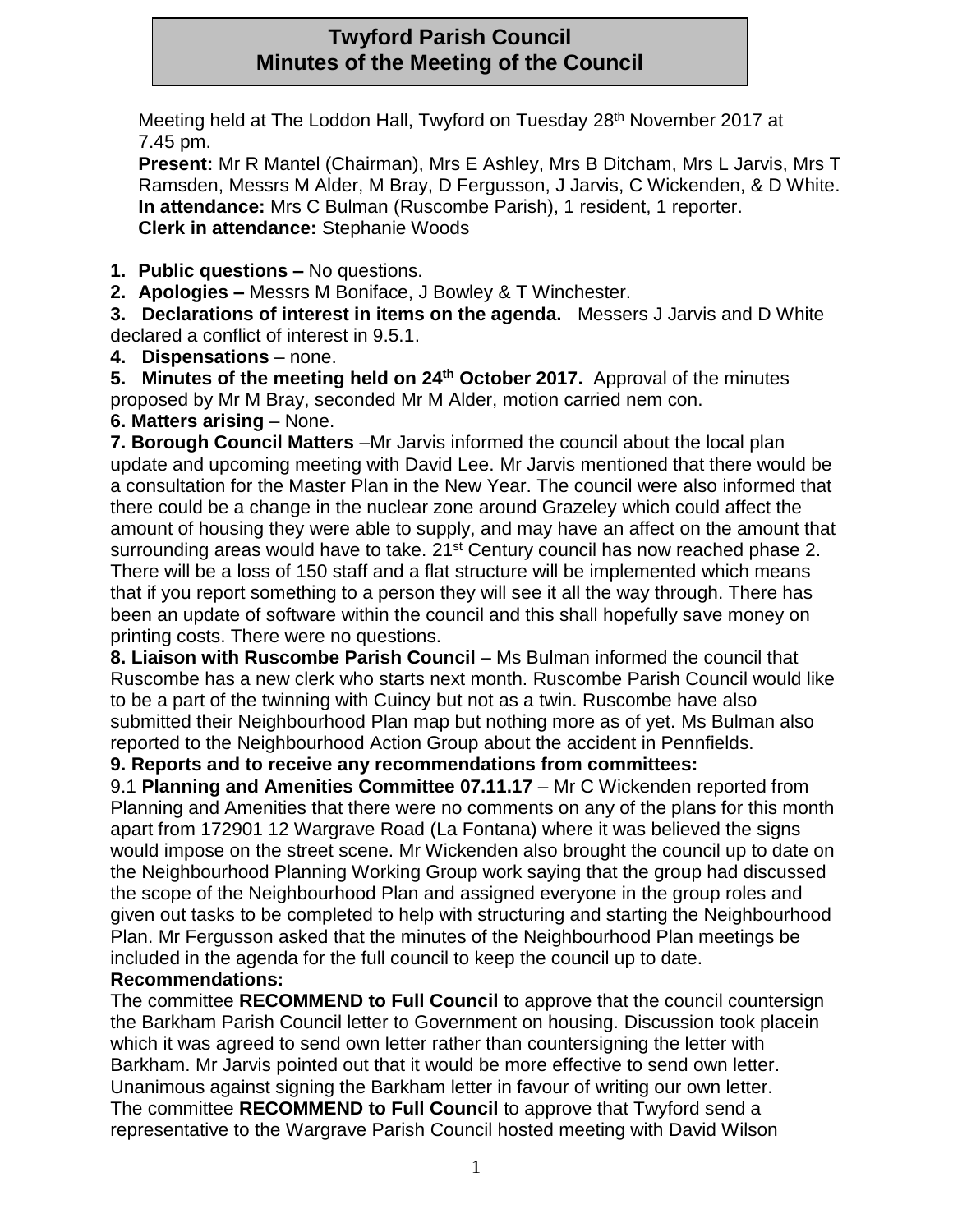Homes. Discussion took place on whether to send a representative. 5 in favour. 6 against. Recommendation not actioned.

9.2 **Parish Lands Committee 14.11.17** – Mrs L Jarvis reported on Parish Lands informing the council that the tennis club were applying for funding for a new tennis hut and courts, which would require a 21 year lease on the land. The hut would either be wooden or brick and the committee had no preference. Reported on the burnt car outside the London Road allotments, and the request for a second height bar on Stanlake Meadow at the far end of the field from the Football club. The cost of this bar would be £16,000 and it was suggested that the football club are asked for a donation towards the bar. The extension of the Stanlake Pavillion, the Clerk needed to check for restrictions on the land.

Volunteers to join the 2018 Fete Committee – Mrs B Ditchem volunteered.

9.3 **Finance and General Purposes Committee 21.11.17** – Mr D Fergusson reported for Finance but asked for Item 9.5.1 – Twinning meeting—to be brought forward because the report tied in with the Finance report. Reported that the budgets and precepts were being looked at in all meetings. Emma's Kitchen would charge for the Meet your Councillor sessions being held in the café.

The committee **RECOMMEND to Full Council** to approve that the Twinning Constitution is approved. (Copy circulated 22/11/17) – Nine in favour or approving the twinning constitution, two abstentions. Carried Nem Com.

The committee **RECOMMEND to Full Council** to approve that theTwyford Twinning Association – grant of £1,000. Nine in Favour, two abstentions, carried nem com.

9.4 **Parking Advisory Committee** – no meeting

#### **9.5 Other representatives reports**

9.5.1 Twinning meeting – ( reported under 9.3) Mr Jarvis and Mr G Holmes visited Cuincy 7<sup>th</sup> November 2017. They found the village to be of comparative size and had a detailed list of activities for them to take part in. Cuincy had looked at 180 other places before settling on Twyford as their choice. The Mayor of the Village has 170 staff, including police force. Everything is done locally. There is one major Renult factory, a mile outside the village. Well organised, good sports facilities, two leisure centres, football pitches and a music school. Mrs Ramsden asked why Cuincy wanted to twin with us, and Mr Jarvis replied it was due to the right number of people, approximately 7,000 along with the same amenities and sports.

9.5.2 Community Hub meeting – Mr J Bowley absent from meeting. Carried Forward. 9.5.3 Meet your councillor session – Mr M Alder and Mr R Mantel hosted this session and had reports of two street lights not working, ones that belong to WBC and complaint about access for wheelchairs at Bridge House, on the Old Bath Road as there is a lamppost in the way. Referred back to Planning and Amenities to look into.

**10. Clerk's report** – appoint NAG representative – Ms E Ashley volunteered.

**11. Items to be discussed at the next meeting** – representative for the Hurst Charities that deal with the Almshouses. December appointment.

### **12. Correspondence:**

WBC NEWS: 'Free after Three' parking proposed for Wokingham town centre Proposed Twyford Community Hub – JJ letter

Borough Parish Liaison Forum - notes

WBC NEWS: Woman fined £1,157 for Illegally Dumping Waste

Job advert – Sonning School

WBC NEWS: Council to Launch two Major Consultations on the Big Issues in the Borough